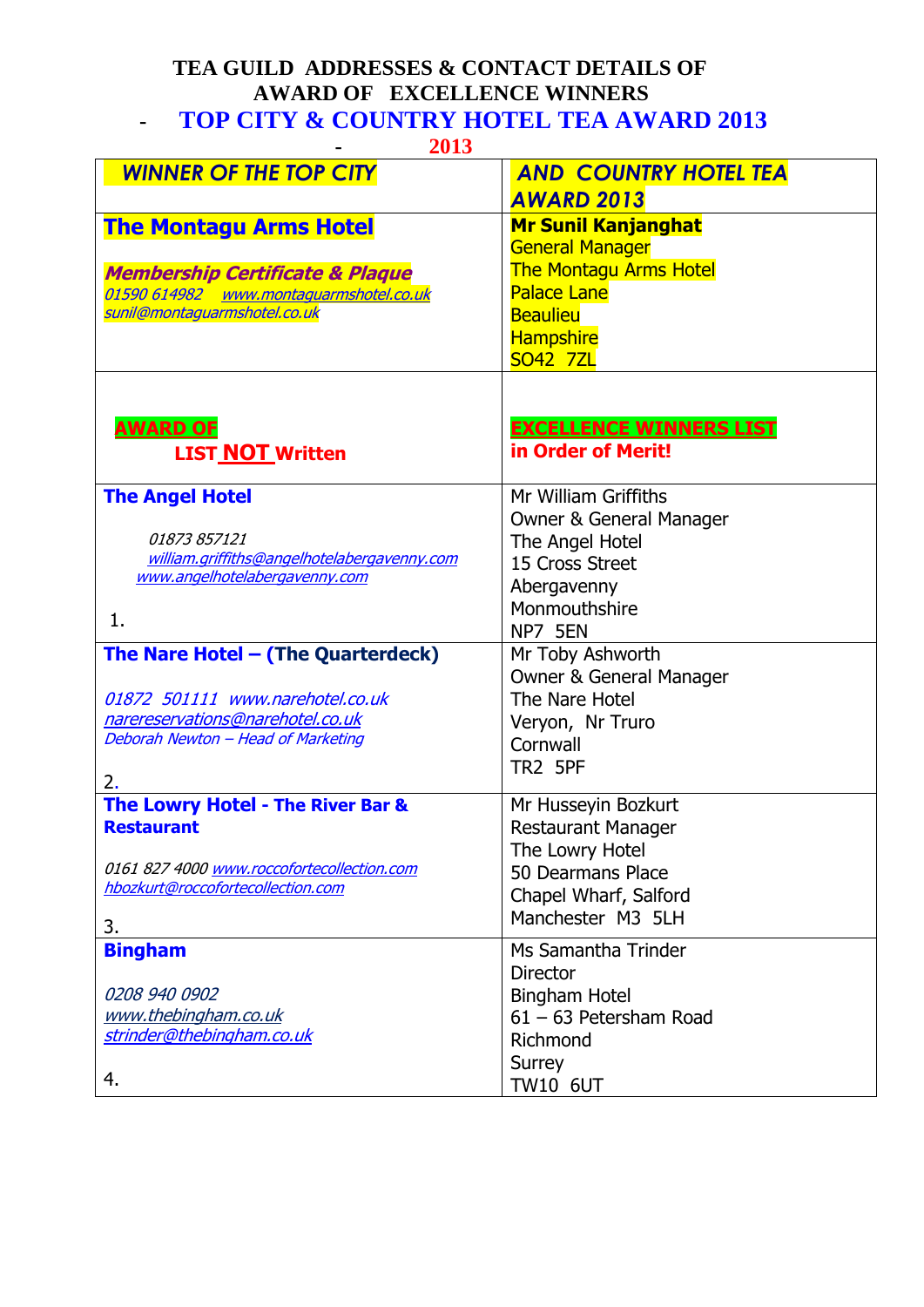## **TEA GUILD ADDRESSES & CONTACT DETAILS OF AWARD OF EXCELLENCE WINNERS - TOP CITY & COUNTRY HOTEL TEA AWARD 2013**

 **- 2013** 

| <b>Turnberry Resort - The Grand Tea Lounge</b><br>01655 331000<br>www.luxurycollection.com/turnberry<br>scott.anderson@luxurycollection.com<br>5.<br><b>The Black Swan Hotel -Tearoom &amp;</b><br><b>Patisserie</b><br>01439 770466 www.blackswanhelmsley.co.uk | Mr Scott Anderson<br>Food & Beverage Manager<br><b>Turnberry Resort</b><br>Maidens Road,<br>Troon<br>Ayrshire<br><b>KA26 9LT</b><br>Ms Alison Souter<br>Manager - The Black Swan Tearoom &<br>Patisserie at The Black Swan Hotel<br><b>Market Place</b><br>Helmsley |
|------------------------------------------------------------------------------------------------------------------------------------------------------------------------------------------------------------------------------------------------------------------|---------------------------------------------------------------------------------------------------------------------------------------------------------------------------------------------------------------------------------------------------------------------|
| enquiries@blackswan-helmsley.co.uk<br>tearoom@blackswan-helmsley.co.uk<br>6.                                                                                                                                                                                     | Yorkshire<br>YO62 5BJ                                                                                                                                                                                                                                               |
| <b>St Tudno Hotel</b><br>01492 874411 www.st-tudno.co.uk<br>sttudnohotel@btinternet.com<br>Asst Mgr: Hayley Losing<br>7.                                                                                                                                         | Mr Martin Bland<br>Proprietor<br><b>St Tudno Hotel</b><br>North Parade<br>Llandudno<br><b>LL30 2LP</b>                                                                                                                                                              |
| <b>Great Fosters Hotel</b><br>01784 433822 www.greatfosters.co.uk<br>david@greatfosters.co.uk<br>8.                                                                                                                                                              | Mr David Benavent<br>Conference & Banqueting Manager<br><b>Great Fosters Hotel</b><br>Egham<br>Surrey<br><b>TW20 9UR</b>                                                                                                                                            |
| <b>The Manor House Hotel</b><br>01249 782206 www.manorhouse.co.uk<br>sbrowning@manorhouse.co.uk<br>www.exclusivehotels.co.uk<br>9.                                                                                                                               | Mr Stephen Browning<br><b>General Manager</b><br>The Manor House Hotel<br>Castle Combe<br>Nr Chippenham<br>Wiltshire<br><b>SN14 7HR</b>                                                                                                                             |
| <b>Pennyhill Park Hotel &amp; Spa</b><br>01276 471774 www.pennyhillpark.co.uk<br>kprokop@exclusivehotels.co.uk<br>Sebastian Pinn - Food & Bev Mgr<br>spinn@exclusivehotels.co.uk<br>10.                                                                          | Mr Krzystof Prokop<br>Bar & Lounge Manager<br>Pennyhill Park Hotel & Spa<br>London Road<br><b>Bagshot</b><br>Surrey<br><b>GU19 5EU</b>                                                                                                                              |